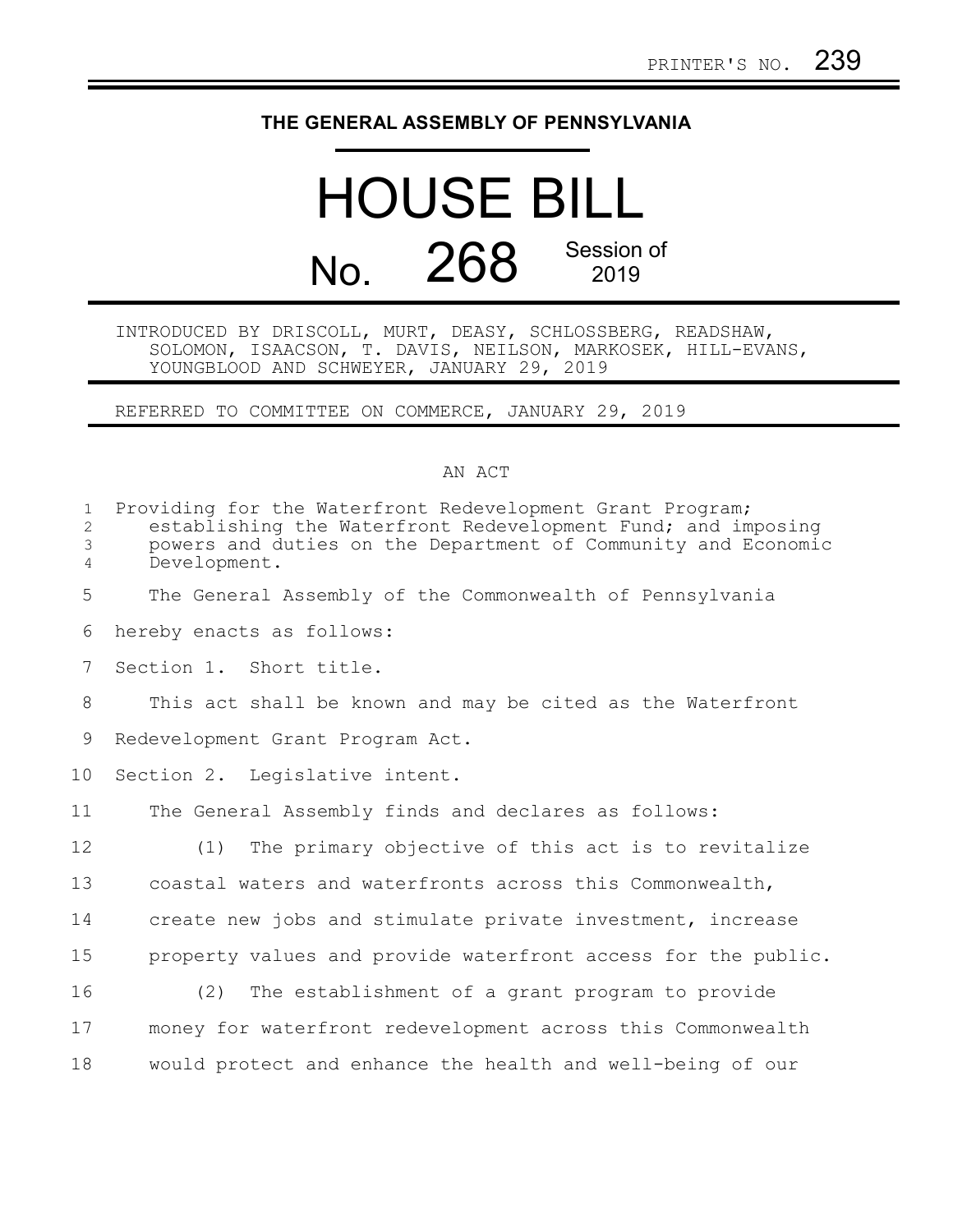Commonwealth's environment. 1

(3) A vibrant and healthy environment, especially along the coastal waters and waterfronts of this Commonwealth, would improve the overall health and well-being of citizens throughout this Commonwealth. 2 3 4 5

Section 3. Definitions. 6

The following words and phrases when used in this act shall have the meanings given to them in this section unless the context clearly indicates otherwise: 7 8 9

"Applicant." A municipal or county government, other political subdivision, an industrial or economic development or redevelopment authority or entity. 10 11 12

"Department." The Department of Community and Economic Development of the Commonwealth. 13 14

"Fund." The Waterfront Redevelopment Fund established under section 5. 15 16

"Program." The Waterfront Redevelopment Grant Program established under section 4. 17 18

"Secretary." The Secretary of Community and Economic Development of the Commonwealth. 19 20

"Waterfront redevelopment plan." A plan that provides for the improvement of a waterfront and meets the requirements under section  $4(c)$ . 21 22 23

Section 4. Waterfront Redevelopment Grant Program. 24

(a) Establishment.--The Waterfront Redevelopment Grant Program is established and shall be administered by the department. The purpose of the program shall be to issue grants to protect and revitalize coastal waters and waterfronts across this Commonwealth. 25 26 27 28 29

(b) Application.--An applicant must submit a written grant 30

20190HB0268PN0239 - 2 -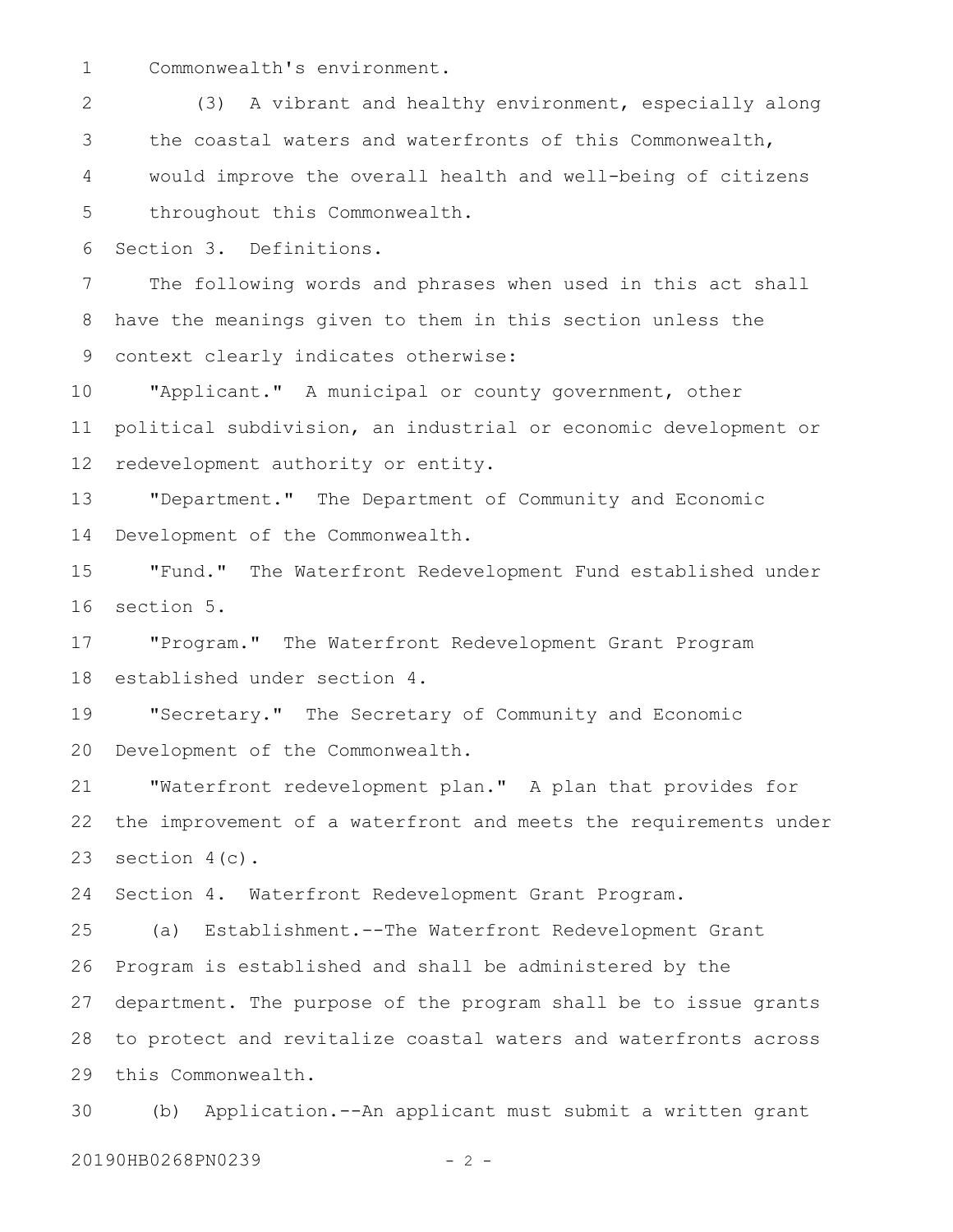application to the department in a manner prescribed by the department. The application must include the following information: 1 2 3

(1) A detailed description of the project and how the grant would be used, including any private sector participation. 4 5 6

(2) A copy of the waterfront redevelopment plan required under subsection (c) for the area in which the project is to be located. 7 8 9

(3) An explanation of how the project will contribute significantly to economic and community redevelopment or the revitalization of adjacent communities. 10 11 12

(4) An explanation of how the project will provide for public access to the waterfront or will provide recreational opportunities for the public, if applicable. 13 14 15

(5) If the project includes the purchase of property, an identification of the intended use of the property and a timeline for redevelopment of the property. 16 17 18

(6) The total cost of the project and the source of the matching funds required under subsection (f)(2). 19 20

(7) A detailed description of the practices the applicant will implement and maintain to control nonpoint source pollution from the project site. 21 22 23

(8) Other information that the department may require. (c) Waterfront redevelopment plan.--An applicant that applies for a grant shall prepare a waterfront redevelopment plan. The waterfront redevelopment plan, at a minimum, shall: 24 25 26 27

(1) Clearly designate the geographic area included within the waterfront planning area. 28 29

(2) Identify the economic impact on the improved area, 20190HB0268PN0239 - 3 -30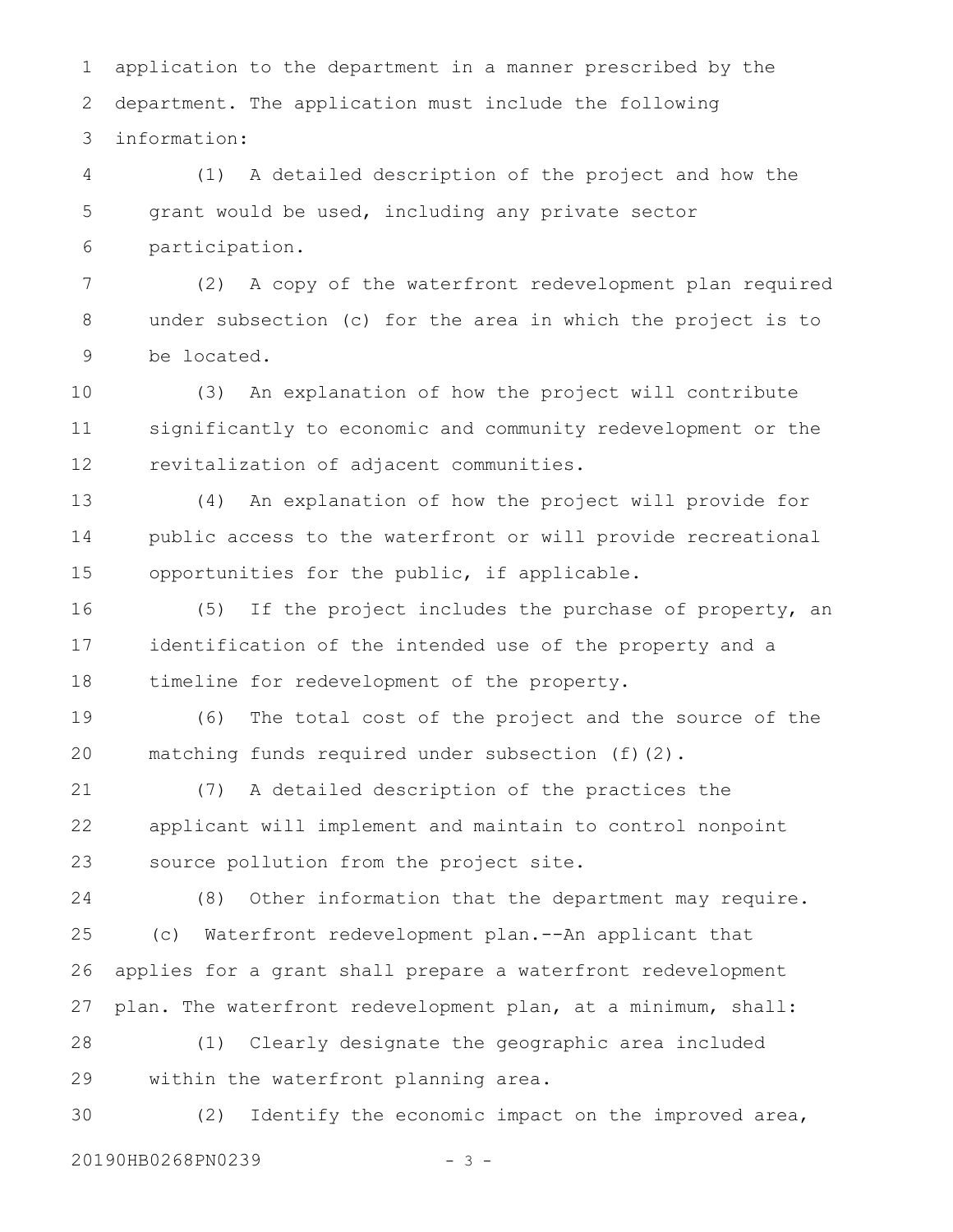the surrounding neighborhood and the region in which the waterfront planning area is located. 1 2

(3) Provide any additional information as required by the department for waterfront redevelopment plans. 3 4

(d) Publication and notice.--The department shall transmit notice of the program's availability to the Legislative Reference Bureau for publication in the Pennsylvania Bulletin. 5 6 7

8

(e) Department action.--

(1) The department shall review the application and, within 60 days of receipt of an application, approve or disapprove the application. An application that has not been approved or disapproved by the department within the 60-day period shall be deemed approved. 9 10 11 12 13

(2) In reviewing grant applications, the department shall consider all of the following: 14 15

(i) Whether the project proposed to be funded is authorized under this act. 16 17

(ii) Whether the grant application submitted complies with this act. 18 19

(iii) Consistency of the project with the waterfront redevelopment plan required under subsection (c) for the area in which the project is located. 20 21 22

(iv) Additional public access to the waterfront or recreational opportunities for the public provided by the project. 23 24 25

(v) Significant contribution by the project to the region's economic and community redevelopment or the revitalization of adjacent communities. 26 27 28

(vi) Evidence of adverse economic and socioeconomic conditions within the waterfront planning area. 29 30

20190HB0268PN0239 - 4 -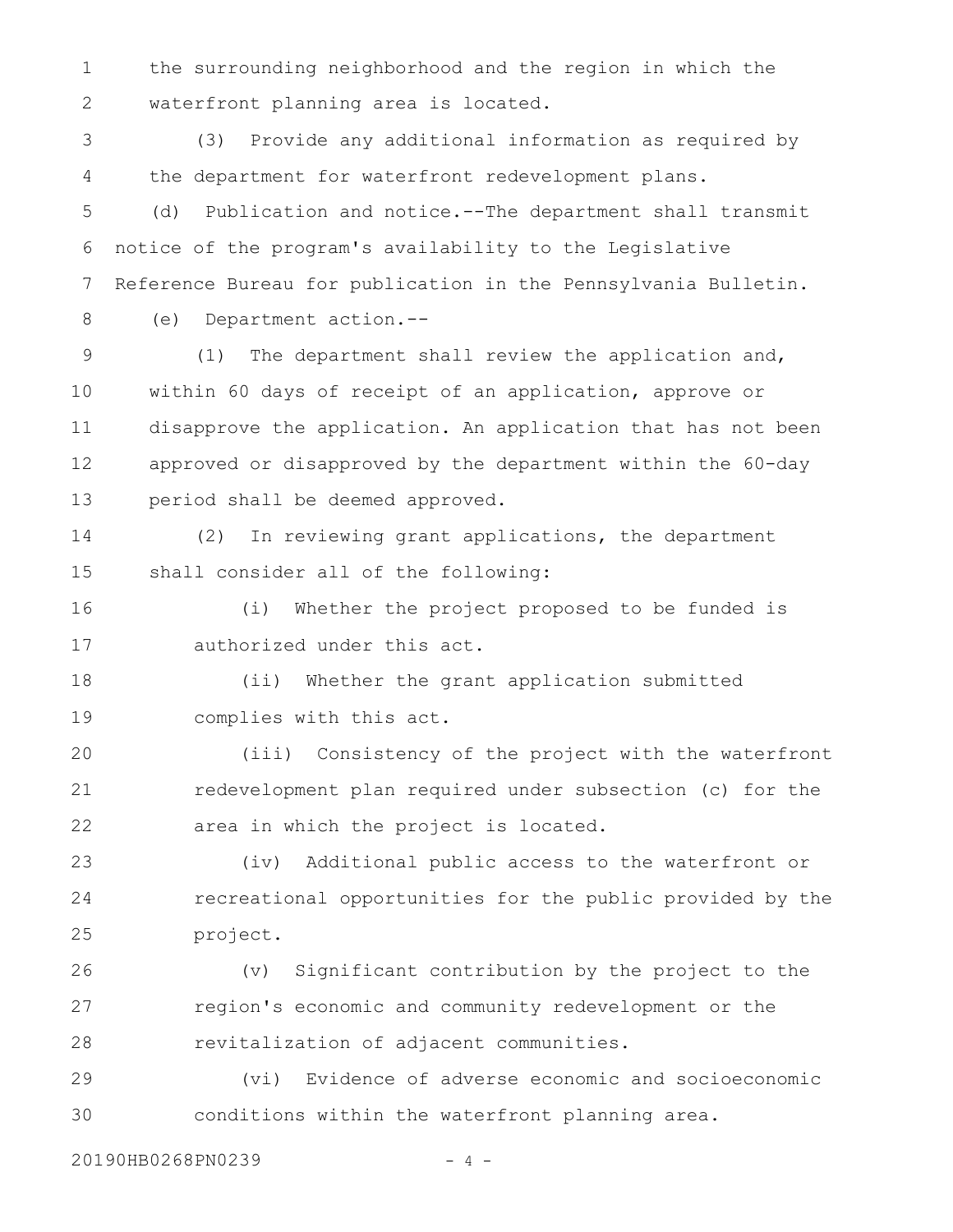(vii) The viability of the waterfront redevelopment plan required under subsection (c). 1 2

(viii) The level of public and private commitment and other resources available for the project. 3 4

(ix) The level of demonstrated commitment from local governments and other local political subdivisions. 5 6

(x) The level of public and private commitment to improving abandoned real property within the waterfront planning area in which the project is located. 7 8 9

(xi) The level of public input and public notification regarding the proposed project. 10 11

(xii) Documentation of the approval of or access to the matching funds required under subsection (f)(2) and the source of the matching funds. 12 13 14

(xiii) Other criteria that the department and the commission consider relevant. 15 16

(f) Award of grants.-- 17

(1) The department may issue a grant award to approved applicants for projects that contribute to the revitalization of waterfronts throughout this Commonwealth that meet any of the following purposes: 18 19 20 21

(i) Provide for response activities on waterfront property consistent with a waterfront redevelopment plan. (ii) Provide for the demolition of buildings and other facilities along a waterfront that are inconsistent with a waterfront redevelopment plan. 22 23 24 25 26

(iii) Provide for the acquisition of waterfront property or the assembly of waterfront property consistent with a waterfront redevelopment plan. 27 28 29

(iv) Provide public infrastructure and public 30

20190HB0268PN0239 - 5 -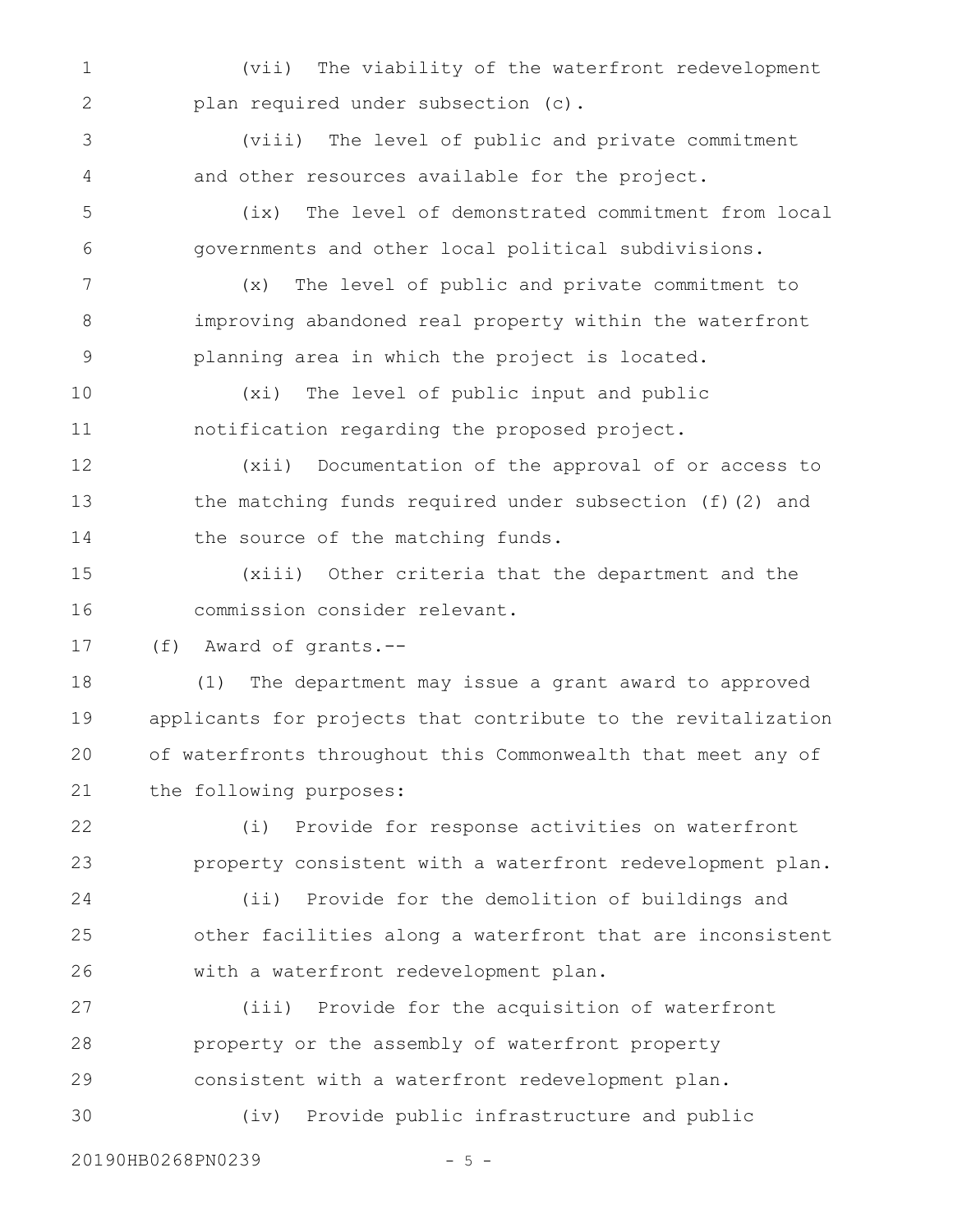facility improvements to waterfront property consistent with a waterfront redevelopment plan. 1 2

(2) For each grant issued under this subsection, the department shall require that an approved applicant provide matching funds of at least 25% of the project's total cost from other public or private funding sources. 3 4 5 6

(3) Grants may be awarded on a pro rata basis if the total dollar amount of the approved application exceeds the amount of funds appropriated by the General Assembly for the program. 7 8 9 10

Section 5. Waterfront Redevelopment Fund. 11

(a) Establishment.--The Waterfront Redevelopment Fund is established in the State Treasury. All appropriations, contributions and alternative funds received by the department as authorized by State law to protect and revitalize coastal waters and waterfronts across this Commonwealth shall be deposited into the fund. 12 13 14 15 16 17

(b) Allocation of funds.--All money in the fund is hereby appropriated on a continuing basis to the department and shall be used as follows: 18 19 20

(1) At least 85% of the fund shall be used by the department for grants authorized under this act. 21 22

(2) Not more than 15% of the fund may be used by the department for State and local administration and program services. 23 24 25

(c) Alternative funding.--The department may solicit and accept alternative funding, including Federal funds, grants and donations from any source to assist with the goals of this act. All money received by the department under this act to protect and revitalize coastal waters and waterfronts across this 26 27 28 29 30

20190HB0268PN0239 - 6 -